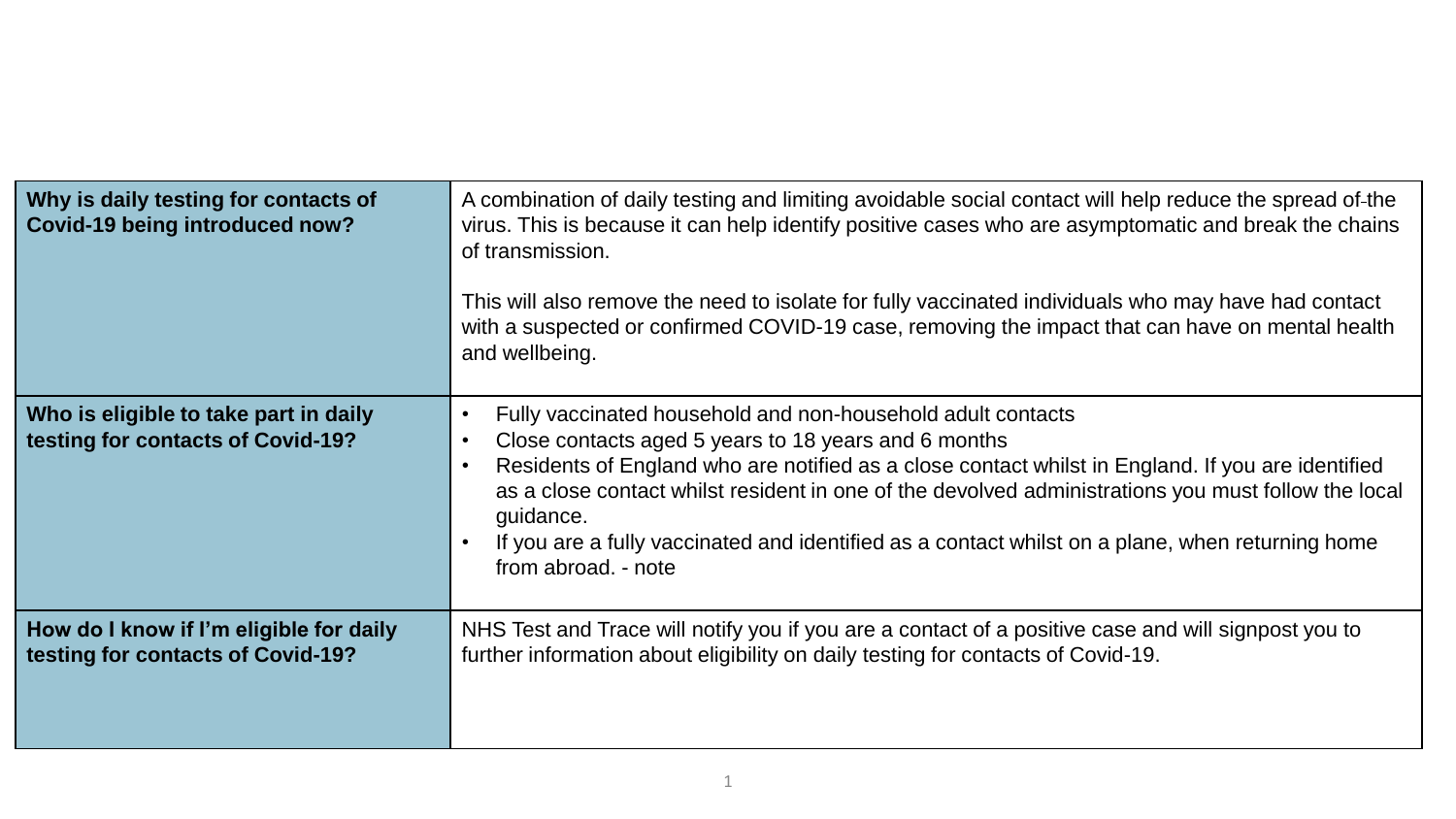| I am fully vaccinated and a contact of<br>someone with Covid-19, what do I need<br>to be aware of? | You should wear a face covering where required such as in indoor public places and on public<br>transport, including taxis.<br>You should limit avoidable social contact as much as possible, particularly around vulnerable<br>people, and in crowded, enclosed or poorly ventilated spaces.<br>Work from home if you can and if you cannot work from home you will need to follow any specific<br>guidance for your workplace.<br>Limit contact with anyone who is at higher risk of severe illness if infected with COVID-19. |
|----------------------------------------------------------------------------------------------------|----------------------------------------------------------------------------------------------------------------------------------------------------------------------------------------------------------------------------------------------------------------------------------------------------------------------------------------------------------------------------------------------------------------------------------------------------------------------------------------------------------------------------------|
|                                                                                                    | Lateral Flow Tests can detect the vast majority of cases, however if you develop COVID-19<br>symptoms isolate and take a PCR Test.<br>Follow the guidance on how to stay safe and help prevent the spread.                                                                                                                                                                                                                                                                                                                       |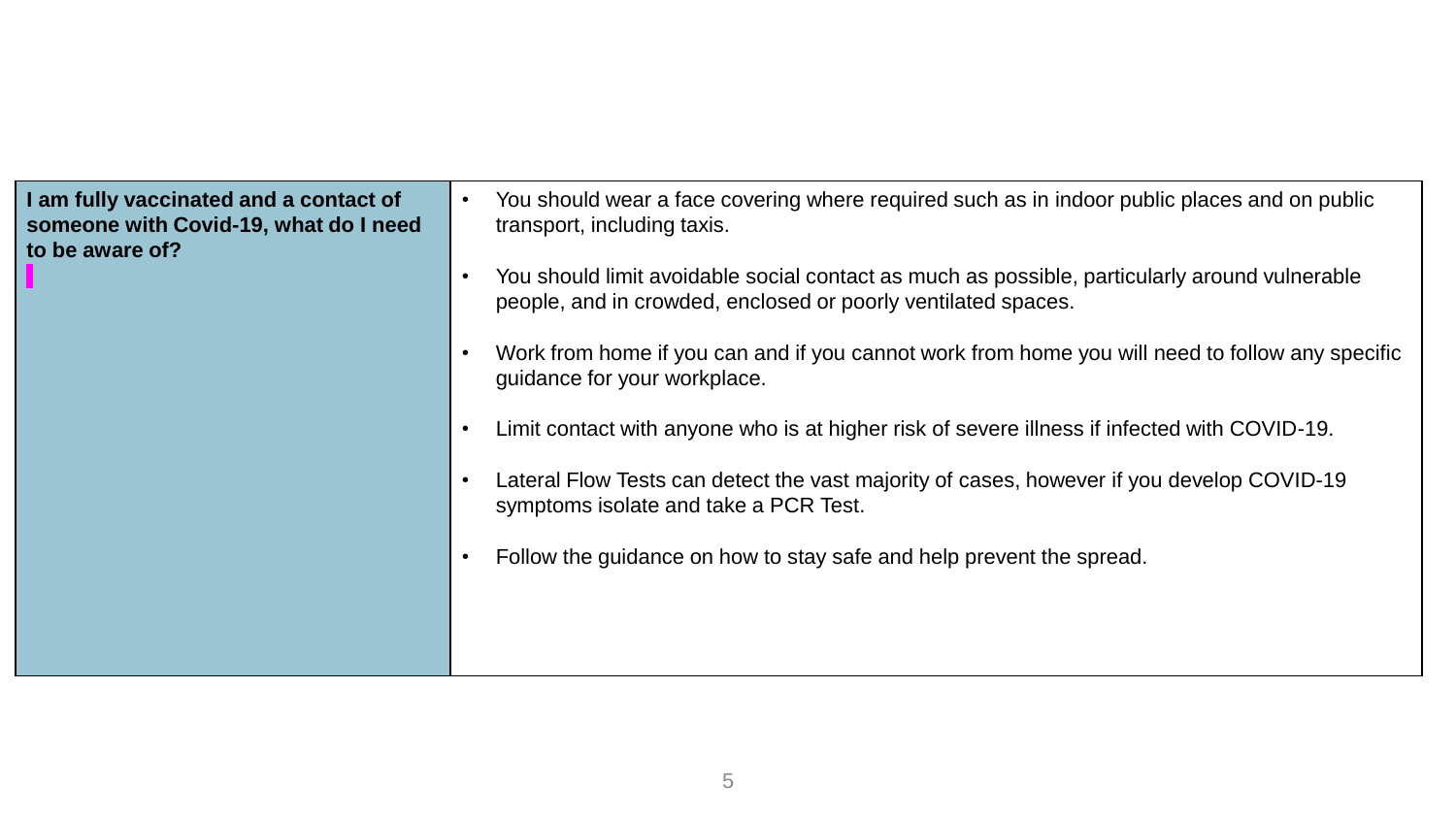| What is the minimum age for daily                                                                                        | With parental consent, children aged 5 and over can participate in daily testing for contacts of Covid-                                                                                                                                                                                                                                                                                                                 |
|--------------------------------------------------------------------------------------------------------------------------|-------------------------------------------------------------------------------------------------------------------------------------------------------------------------------------------------------------------------------------------------------------------------------------------------------------------------------------------------------------------------------------------------------------------------|
| testing for contacts of Covid-19?                                                                                        | 19.                                                                                                                                                                                                                                                                                                                                                                                                                     |
| Can children participate in daily testing                                                                                | Daily testing for contacts of Covid-19 is available to children aged 5 and over. It is strongly                                                                                                                                                                                                                                                                                                                         |
| for contacts of Covid-19?                                                                                                | encouraged for 12-18 year olds but left to the discretion of parents/guardians for under-12s.                                                                                                                                                                                                                                                                                                                           |
| I am fully vaccinated. Am I legally<br>required to undertake daily testing for<br>contacts of Covid-19?                  | All fully vaccinated contacts who are eligible for daily testing for contacts of COVID-19 are only<br>advised to test – they will have no legal requirements for self-isolation, this will not change whether<br>they chose to test or not.<br>All contacts whether they test or not should continue to follow national guidance as well as limit social<br>contacts – especially around elderly and vulnerable people. |
| I am not fully vaccinated. Why can't I<br>undertake daily testing for contacts of<br>Covid-19 instead of self-isolation? | Only fully vaccinated contacts of a positive case are exempt from isolation and can participate in daily<br>testing for contacts of Covid-19.<br>Unvaccinated close contacts are legally required to isolate for 10 days from the contact with the<br>positive case, unless they are part of an approved Workplace Daily Contact Testing scheme.                                                                        |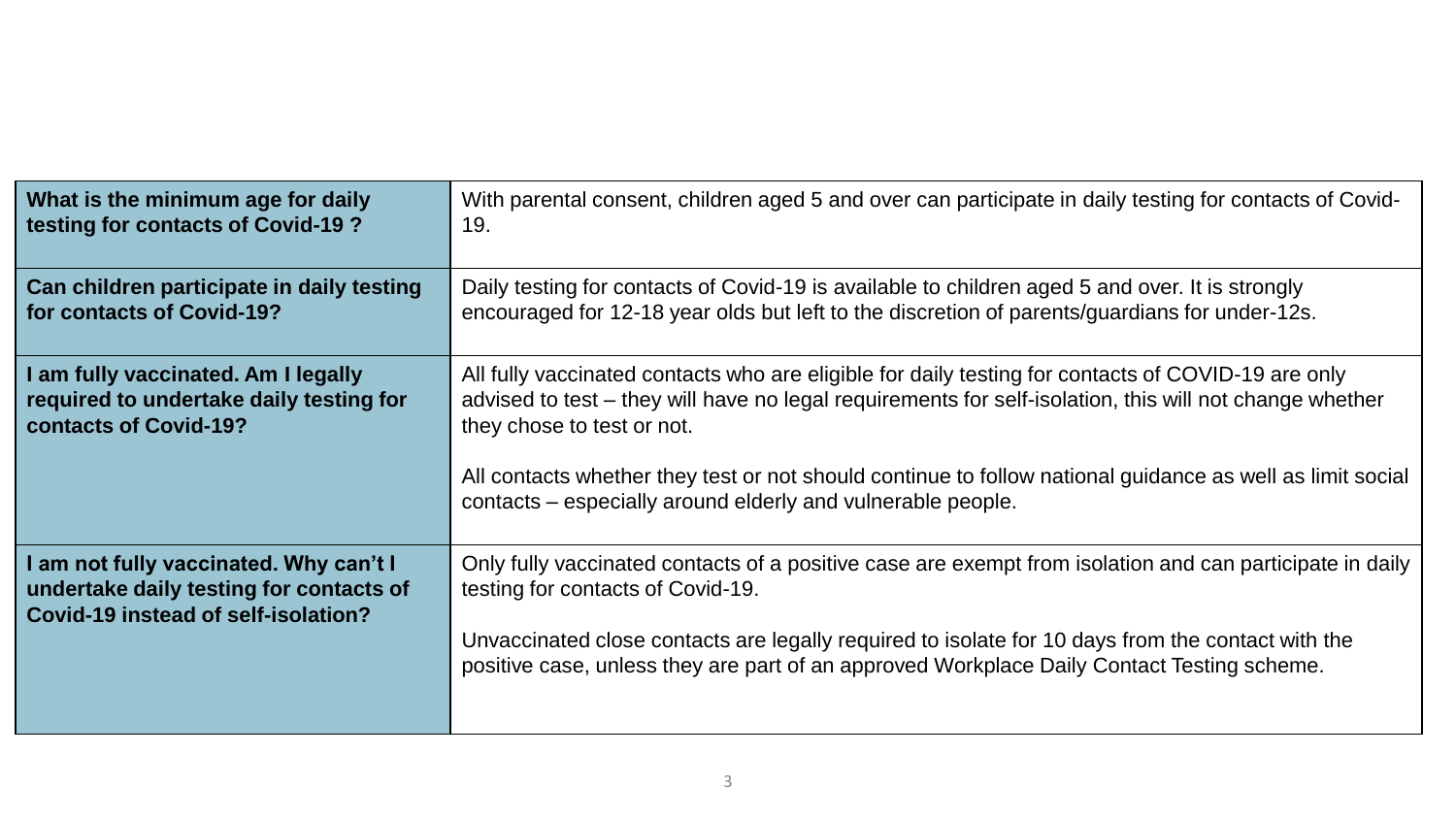| What is the definition of fully<br>vaccinated?                                                   | 'Fully vaccinated' is defined as having received full course of an MHRA approved vaccination, with 14<br>days having elapsed since the final dose (see FAQs for definition of a full course, by vaccine type).<br>You are also considered fully vaccinated if: |
|--------------------------------------------------------------------------------------------------|----------------------------------------------------------------------------------------------------------------------------------------------------------------------------------------------------------------------------------------------------------------|
|                                                                                                  | You are under 18 years and 6 months.                                                                                                                                                                                                                           |
|                                                                                                  | You are taking part or have taken part in an MHRA approved Covid-19 vaccine clinical trial.                                                                                                                                                                    |
|                                                                                                  | You are unable to be vaccinated for medical reasons.                                                                                                                                                                                                           |
| If I am eligible for daily testing for<br>contacts of Covid-19, where can I<br>access LFD tests? | If you are eligible for daily testing for contacts of Covid-19, you can access test kits:                                                                                                                                                                      |
|                                                                                                  | Use any unused stocks of LFDs that you have at home<br>1.                                                                                                                                                                                                      |
|                                                                                                  | From school/university if you already obtain test kits from here<br>2.                                                                                                                                                                                         |
|                                                                                                  | From pharmacies: Rapid lateral flow coronavirus (COVID-19) tests - NHS (www.nhs.uk)<br>3.                                                                                                                                                                      |
|                                                                                                  | From community testing sites<br>4.                                                                                                                                                                                                                             |
|                                                                                                  | From the gov.uk home order channel: Order coronavirus (COVID-19) rapid lateral flow tests -<br>5.<br>GOV.UK (www.gov.uk)                                                                                                                                       |
|                                                                                                  | Participants can contact 119 if they need support ordering/accessing test kits and for language<br>support if English is not their first language.                                                                                                             |
|                                                                                                  | We ask that you do not stockpile tests, please only hold keep what you would need for<br>one round of seven days testing for each member of your household.                                                                                                    |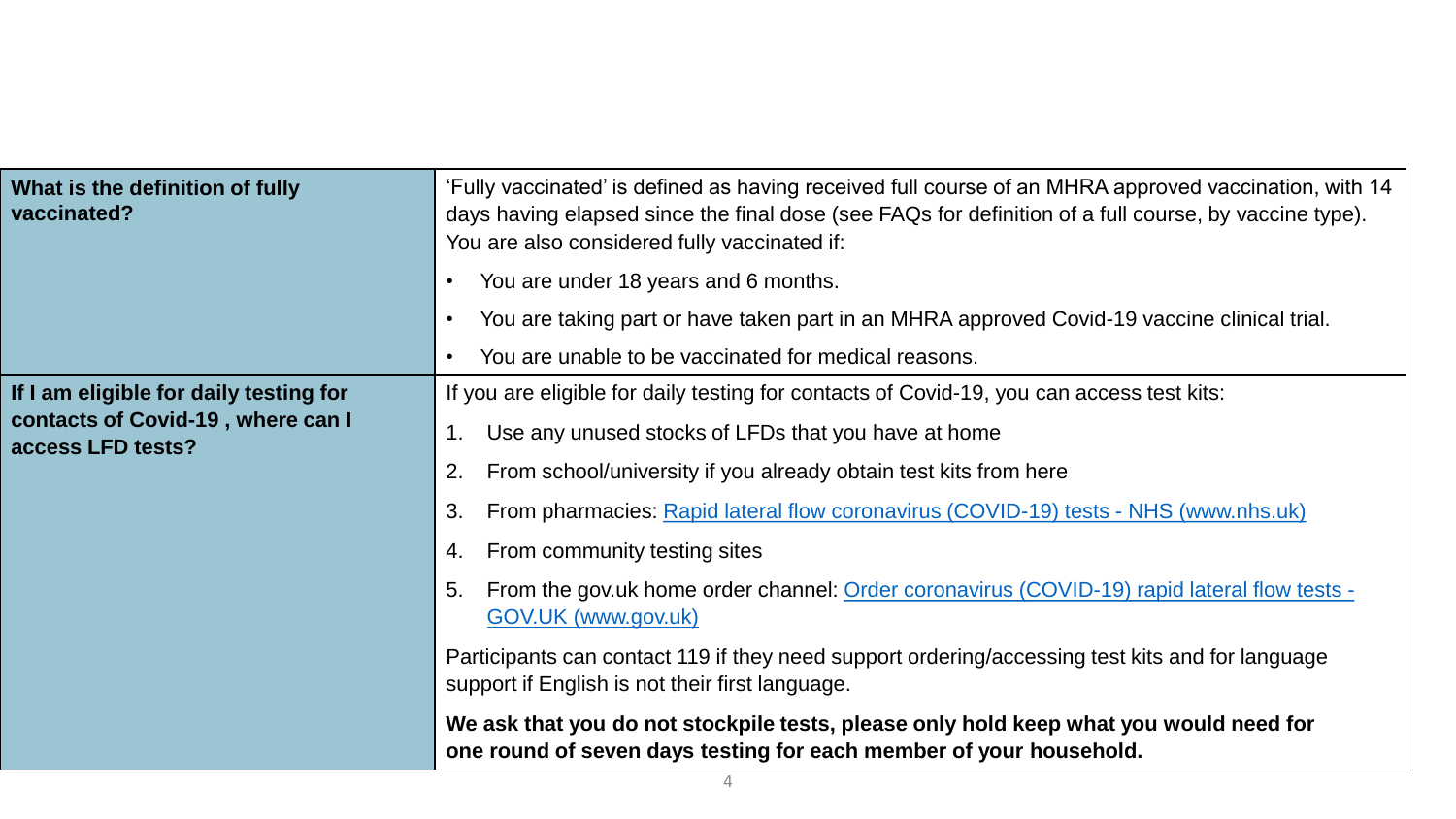| What if I am eligible but can't access test<br>kits?                                                     | If you cannot access test kits, you do not have to self-isolate but you are strongly advised to limit<br>close contact with other people outside your household, especially in crowded or enclosed spaces<br>and with anyone who is more vulnerable. You should continue to follow the current government<br>guidance. |
|----------------------------------------------------------------------------------------------------------|------------------------------------------------------------------------------------------------------------------------------------------------------------------------------------------------------------------------------------------------------------------------------------------------------------------------|
| Are Omicron contacts treated differently<br>to other contacts?                                           | No, all fully vaccinated contacts will be exempt from isolation and advised to undertake daily testing<br>for contacts of Covid-19. This also applies to contacts of suspected or confirmed cases of the<br>Omicron variant.                                                                                           |
|                                                                                                          | All close contacts who are not fully vaccinated, including close contacts of suspected or confirmed<br>cases of the Omicron variant, are required to self-isolate for 10 full days from their contact with the<br>positive case.                                                                                       |
| Why are Omicron contacts no longer<br>asked to isolate when we know how<br>transmissible the variant is? | Public health research has shown that a combination of daily testing and limiting avoidable social<br>contact is effective in restricting transmission and containing the virus.                                                                                                                                       |
| What happens if you're isolating<br>because of Omicron?                                                  | If you are fully vaccinated and currently isolating due to being a contact of someone that has<br>Omicron, you no longer need to isolate and should take daily LFD tests for the isolation period of 10<br>days after your initial exposure date.                                                                      |
|                                                                                                          | You are also strongly advised to limit close contact with other people outside your household,<br>especially in crowded or enclosed spaces and with anyone who is more vulnerable. You should<br>continue to follow the current government guidance.                                                                   |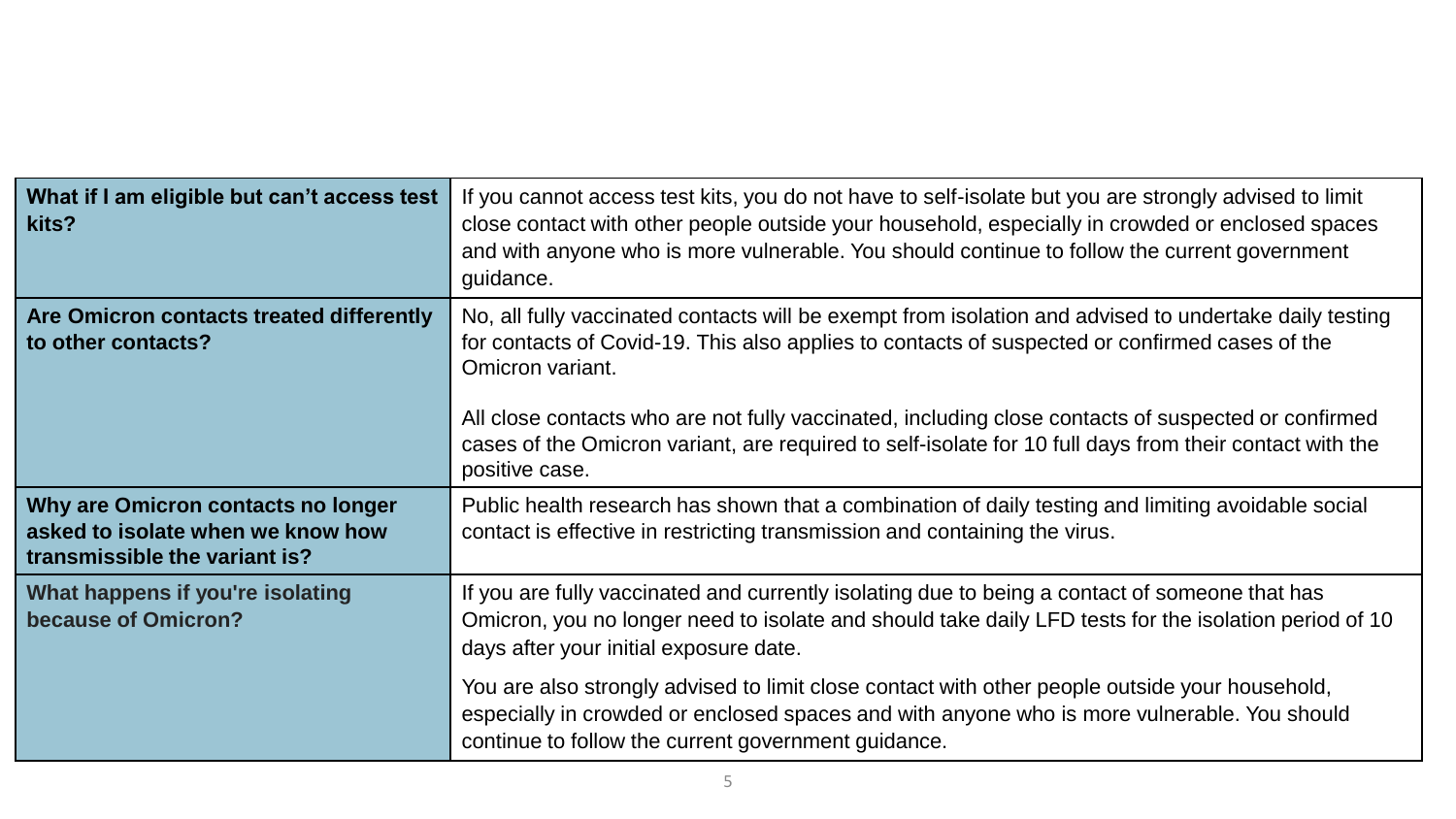| When should I start testing and how<br>many tests should I take? | If you are eligible for daily testing for contacts of Covid-19, you should ensure you have sufficient<br>LFDs to complete 7 daily tests.                                                                                                                                                                                                                                                                                                                |
|------------------------------------------------------------------|---------------------------------------------------------------------------------------------------------------------------------------------------------------------------------------------------------------------------------------------------------------------------------------------------------------------------------------------------------------------------------------------------------------------------------------------------------|
|                                                                  | You don't have to self-isolate whilst you wait to take your first test.                                                                                                                                                                                                                                                                                                                                                                                 |
|                                                                  | Take a test as soon as you know that you have been in close contact with a positive case.<br>If you test negative – it is important to follow national guidance, including reducing contact with<br>others, especially the elderly and vulnerable.<br>If you test positive – self-isolate immediately and you must take a confirmatory PCR test<br>You should take a maximum of 7 tests or until 10 days after exposure to the positive case if sooner. |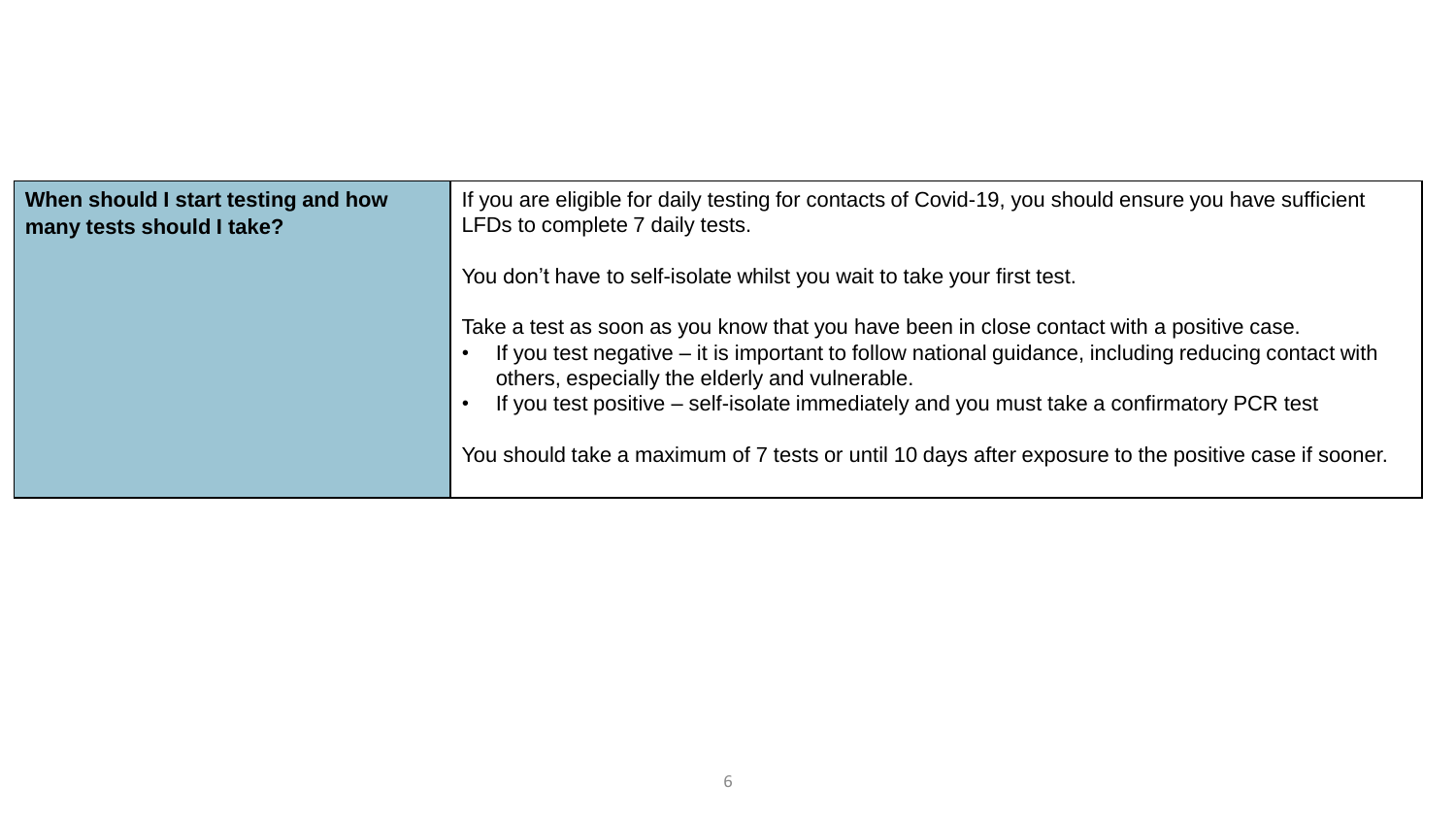| Do I need to take all 7 LFD tests?                                                                                       | Contacts participating in daily testing for contacts of Covid-19 are asked to take a LFD test for 7<br>consecutive days (or until 10 days after exposure to the positive case, if sooner).                                                                           |
|--------------------------------------------------------------------------------------------------------------------------|----------------------------------------------------------------------------------------------------------------------------------------------------------------------------------------------------------------------------------------------------------------------|
| What if I have a positive LFD result or<br>develop symptoms while undertaking<br>daily testing for contacts of Covid-19? | If you develop symptoms of COVID-19, however mild, and/or your LFD test gives a positive result,<br>you should self-isolate and order a confirmatory PCR test Get a free PCR test to check if you have<br>coronavirus (COVID-19) - GOV.UK (www.gov.uk).              |
|                                                                                                                          | You should self-isolate for 10 full days (without taking any further LFD tests) unless a confirmatory<br>PCR test taken within the next 2 days gives a negative result.                                                                                              |
| How can I report my LFD test result?                                                                                     | For every test that you take, you should report your LFD result via this gov.uk page: Report a COVID-<br>19 rapid lateral flow test result - GOV.UK (www.gov.uk).                                                                                                    |
|                                                                                                                          | Participants can contact 119 if they need support reporting their results and for language support<br>if English is not their first language.                                                                                                                        |
|                                                                                                                          | It is important to report your result even if it is negative or invalid so that we can track the numbers of<br>positive results being reported against the total number of tests being taken. This helps us to spot<br>patterns and identify outbreaks more quickly. |
|                                                                                                                          | If people only tell us positive results, virus case levels look higher than they really are. So even if your<br>test is negative or void, make sure you report it to us right away.                                                                                  |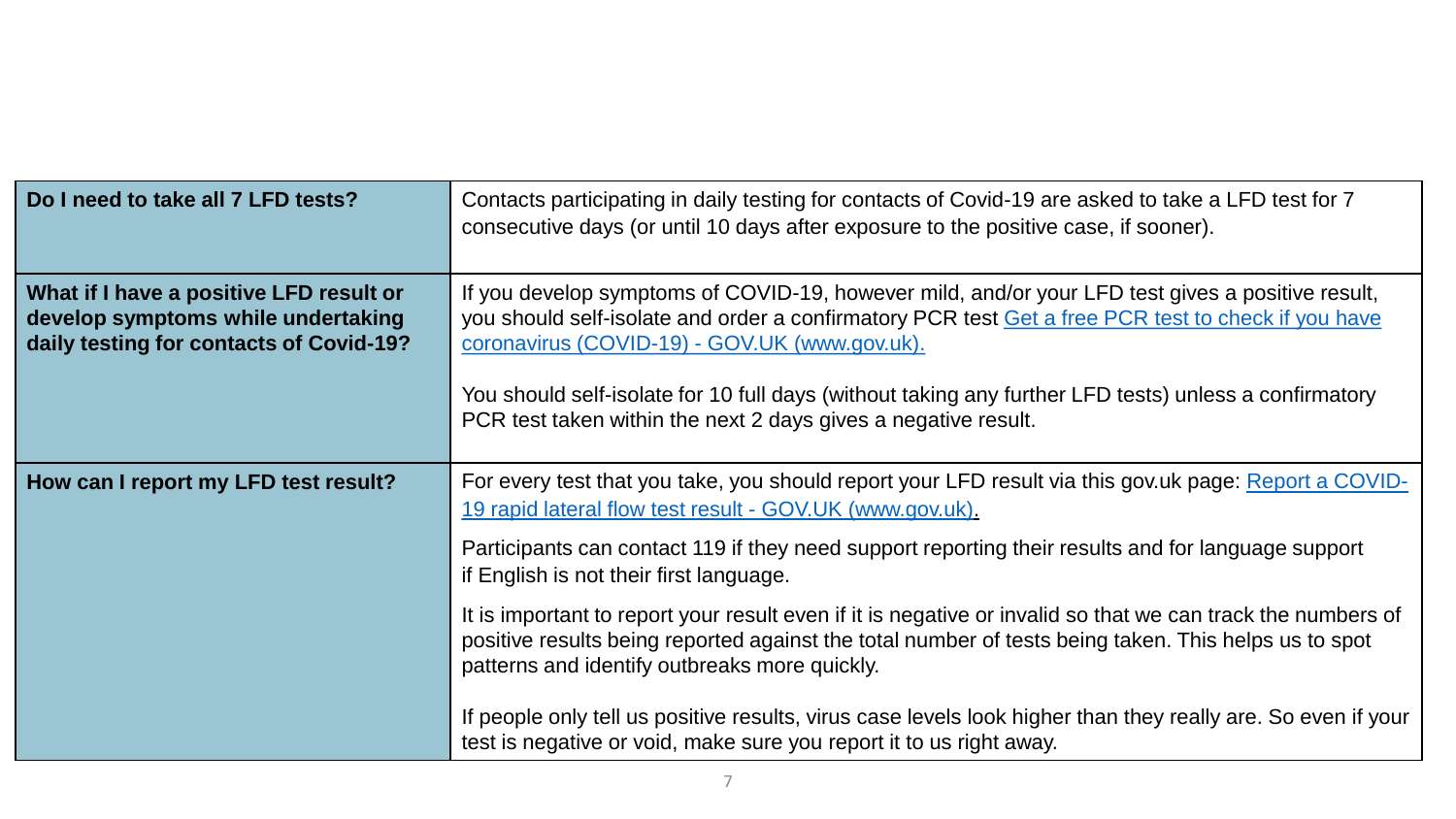| Can I use the LFD test kits I already have<br>for daily testing for contacts of Covid- | You should use any unused stocks of LFDs that you have at home. You can get further supplies:                                                      |
|----------------------------------------------------------------------------------------|----------------------------------------------------------------------------------------------------------------------------------------------------|
| 19?                                                                                    | From school/university if you already obtain test kits from here                                                                                   |
|                                                                                        | From pharmacies: Rapid lateral flow coronavirus (COVID-19) tests - NHS (www.nhs.uk)                                                                |
|                                                                                        | From community testing sites<br>3.                                                                                                                 |
|                                                                                        | From the gov.uk home order channel: Order coronavirus (COVID-19) rapid lateral flow tests -<br>4.<br>GOV.UK (www.gov.uk)                           |
|                                                                                        | Participants can contact 119 if they need support ordering/accessing test kits and for language<br>support if English is not their first language. |
|                                                                                        |                                                                                                                                                    |